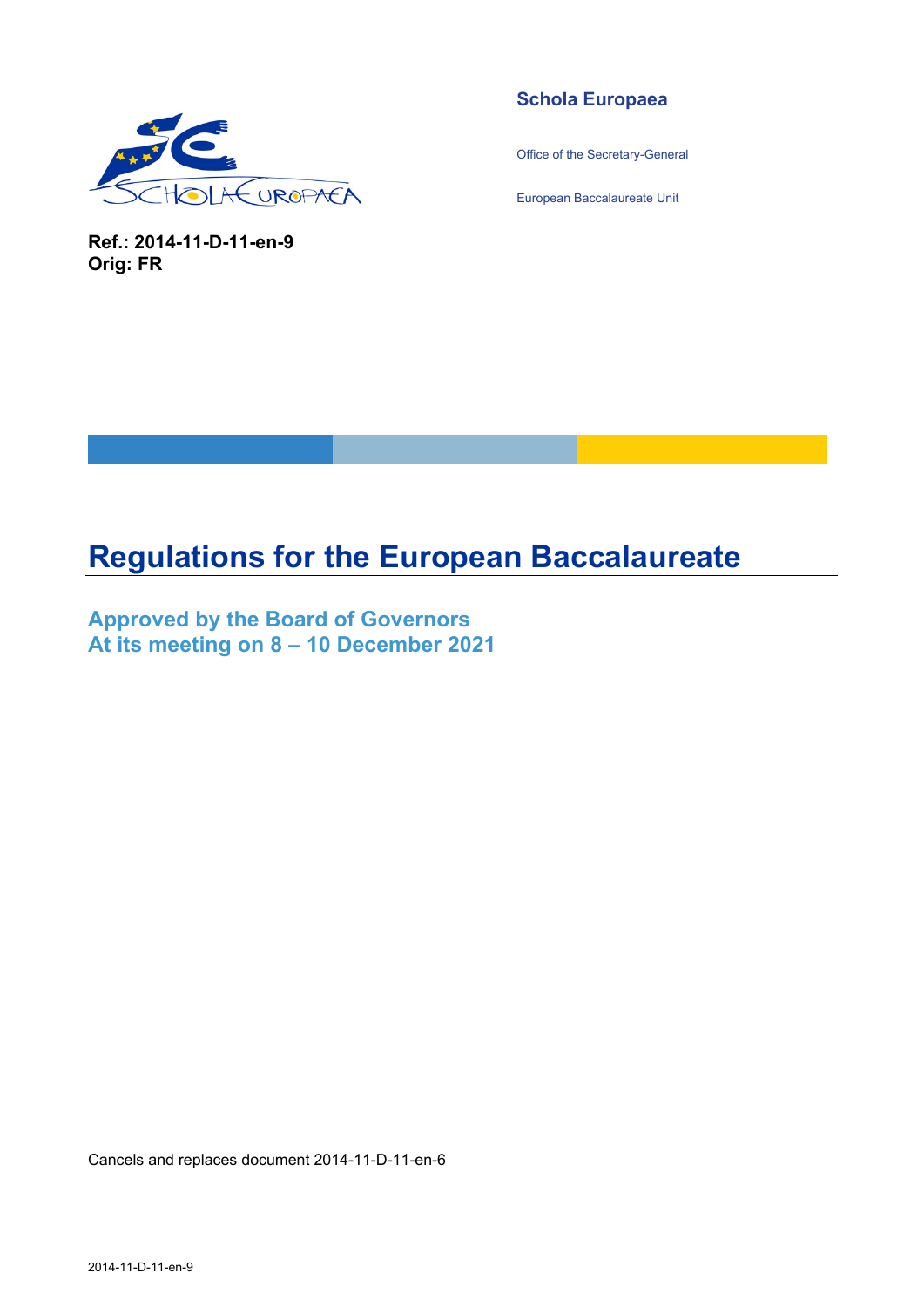## **Article 1**

The European Baccalaureate shall be awarded by the Secretary-General of the European Schools on behalf of the Board of Governors at the end of the seventh year of secondary studies at the European School or of the seventh year of European secondary level schooling at a school accredited by the Board of Governors, to pupils who have passed the final examinations, details of which are set out below. It shall certify the completion of secondary studies at the European School or of European schooling provided by a school accredited by the Board of Governors, in the manner determined by the Board of Governors.

## **Article 2**

Pupils enrolled in each of the language sections of the European School or of the school accredited by the Board of Governors shall take the same examinations or equivalent examinations before an Examining Board, the composition and functions of which are determined as set out below.

## **Article 3 Examination sessions**

The ordinary examination session shall take place each year on a date decided by the Board of Governors.

In accordance with the arrangements laid down by the Board of Governors, the Examining Board may decide to hold an extraordinary session of the examination if one or more pupils are unable, for reasons of *force majeure*, to be present at the ordinary session.

## **Article 4 Entry for examination**

Pupils who have without interruption completed not less than the final two years of secondary education in the European School or of European schooling provided by a school accredited by the Board of Governors may enter for the European Baccalaureate examinations.

The entry procedure and fees shall be determined by the Board of Governors.

## **Article 5 Subject matter of the examination**

- 1. The European Baccalaureate shall cover subjects taught in the sixth and seventh years of secondary studies, and in particular:
- the basic language
- the first foreign language
- **nathematics**
- $\bullet$  two of the options chosen by the pupil.

The number of written examinations shall be five; the number of oral examinations shall be three.

- 2. In accordance with arrangements drafted by the Board of Governors, the Examining Board shall take into consideration when determining each candidate's results:
- $\blacksquare$  the marks in the final examinations
- **a** preliminary mark based on earlier results.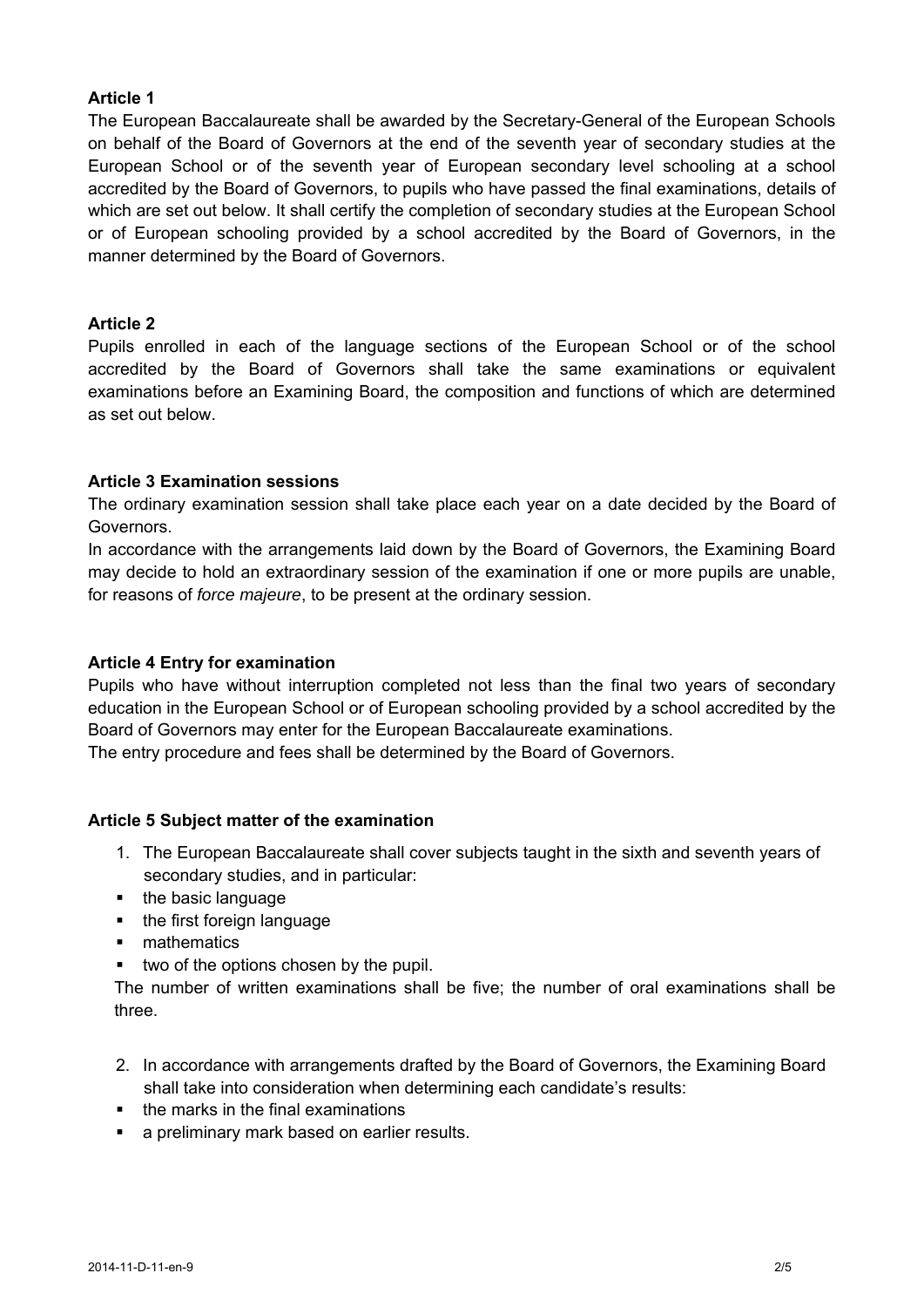- 3. The final examinations shall be both written and oral. They shall be marked on a scale of 0 to 10, 10 being the highest mark. The preliminary marks and the marks in the written and oral examinations shall be given a weighting.
- 4. To pass a pupil must have obtained an average overall mark of 50 out of 100<sup>1</sup>. The Board of Governors may also determine the minimum mark to be obtained in certain subjects.

## **Article 6 Composition of the Examining Board**

- 1. The following shall be members of the Examining Board:
- the Chairman and Vice-Chairmen:
- the examiners from the Member States selected by the Board of Inspectors (Secondary);
- the Director of the European School in question or, in the case of a school accredited by the Board of Governors, the competent authority in the Member State concerned;
- the teachers of the European Schools appointed in accordance with arrangements laid down by the Board of Governors.
- 2. Together they shall constitute the sole Examining Board for the various language sections of the secondary school.
- 3. These members, who shall not be taken from the staff of the European Schools or of schools accredited by the Board of Governors, shall be chosen for their particular qualifications in one or more subjects in the written and oral examinations. They must satisfy the conditions in their countries of origin governing the appointment of members of an equivalent examining board. They must know at least two of the working languages of the European Schools (DE, EN, FR).
- 4. The Examining Board shall be chaired by a teacher from higher education, who shall be appointed by the Board of Governors acting on a proposal from the appropriate authorities of the country whose turn it is to provide the Chairmanship.
- 5. The Inspectors representing each country on the Board of Inspectors (Secondary) shall, in the capacity of Vice-Chairmen, assist the Chairman. One of the Vice-Chairmen shall replace the Chairman where the latter is unable to attend.

## **Article 7**

 $\overline{a}$ 

The Board of Governors shall determine the responsibilities of the members of the Examining Board.

<sup>1</sup> In accordance with decision 2015-01-D-23 approved by the Board of Governors of 15-17 April 2015 and with decision 2017-01-D-84 approved by the Board of Governors of 4-6 April 2017, defining the New Marking Scale for the European Baccalaureate Cycle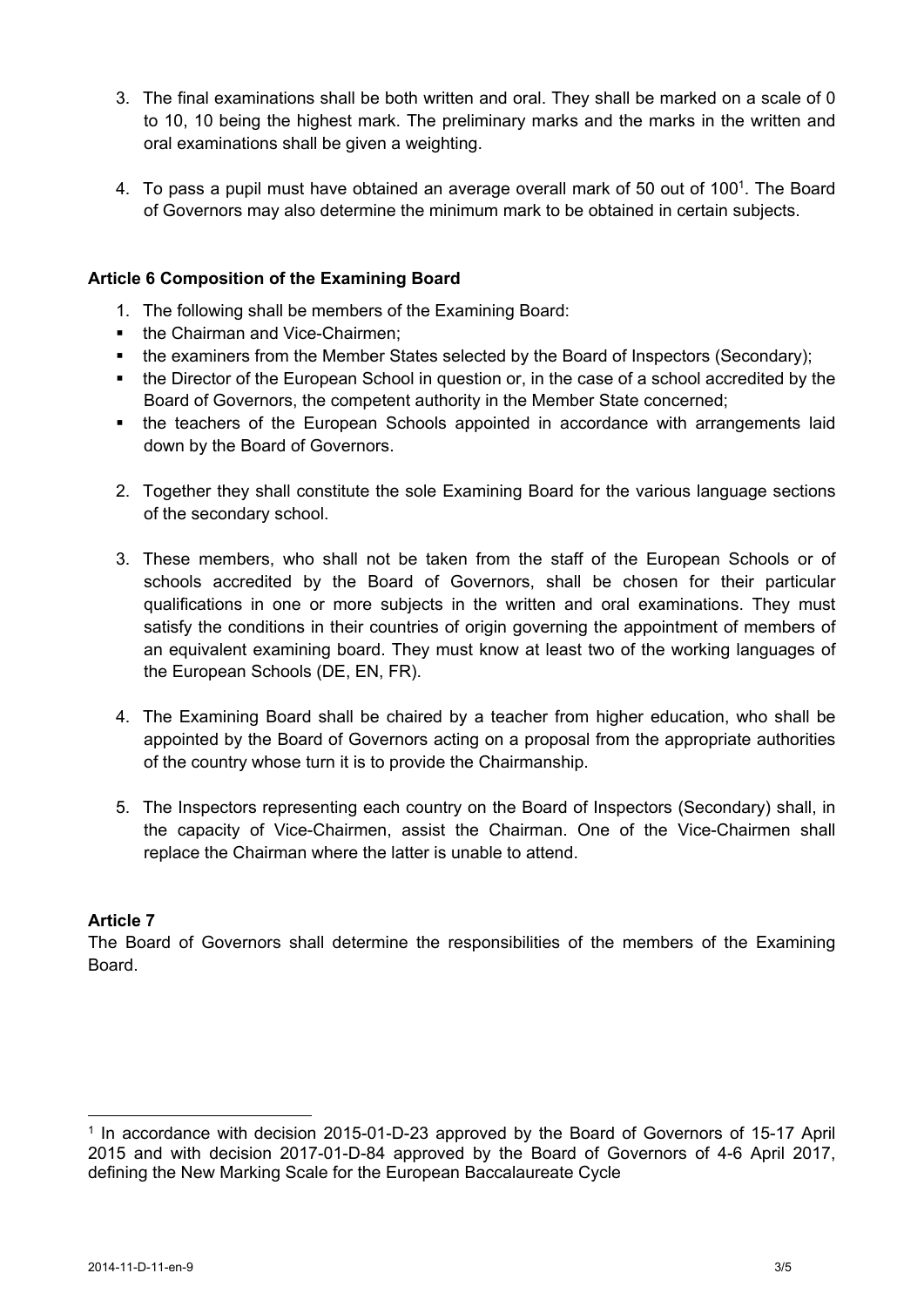## **Article 8**

The Board of Governors shall determine the detailed arrangements for payment of the expenses and allowances to which they are entitled to the Chairman, the Vice-Chairmen, outside experts and external examiners involved in the conduct of the European Baccalaureate examinations.

In the case of a school accredited by the Board of Governors, the Accredited Schools will only be invoiced for their share of the total employment cost of the Office of the Secretary-General, which also includes costs related to the organisation of the European Baccalaureate<sup>2</sup>.

## **Article 9**

The questions for the written examination papers are set under the responsibility of the secondary cycle inspectors. They shall be made available to the Chairman of the Examining Board.

#### **Article 10**

By special decision of the Board of Inspectors (Secondary), a pupil may, by way of exception and for duly ascertained physical reasons, be allowed to take a written examination instead of the oral examination and vice versa.

#### **Article 11**

The length of the written and oral examinations referred to in Article 5 shall be determined by the Board of Inspectors (Secondary).

#### **Article 12**

The written examinations shall be conducted under continuous invigilation arranged by the Directors of the Examination Centres of the European Schools or, in the case of a school accredited by the Board of Governors, the competent authority in the Member State concerned.

#### **Article 13**

The Chairman of the Examining Board shall be authorised to resolve any disputes which may arise.

#### **Article 14 Communication of the results**

The results shall be communicated in accordance with the arrangements laid down by the Board of Governors.

<sup>&</sup>lt;sup>2</sup> In accordance with decision 2018-10-D-63-en-6 regulating the Contribution of the Accredited Schools, approved by the Board of Governors of 9-12 April 2019.